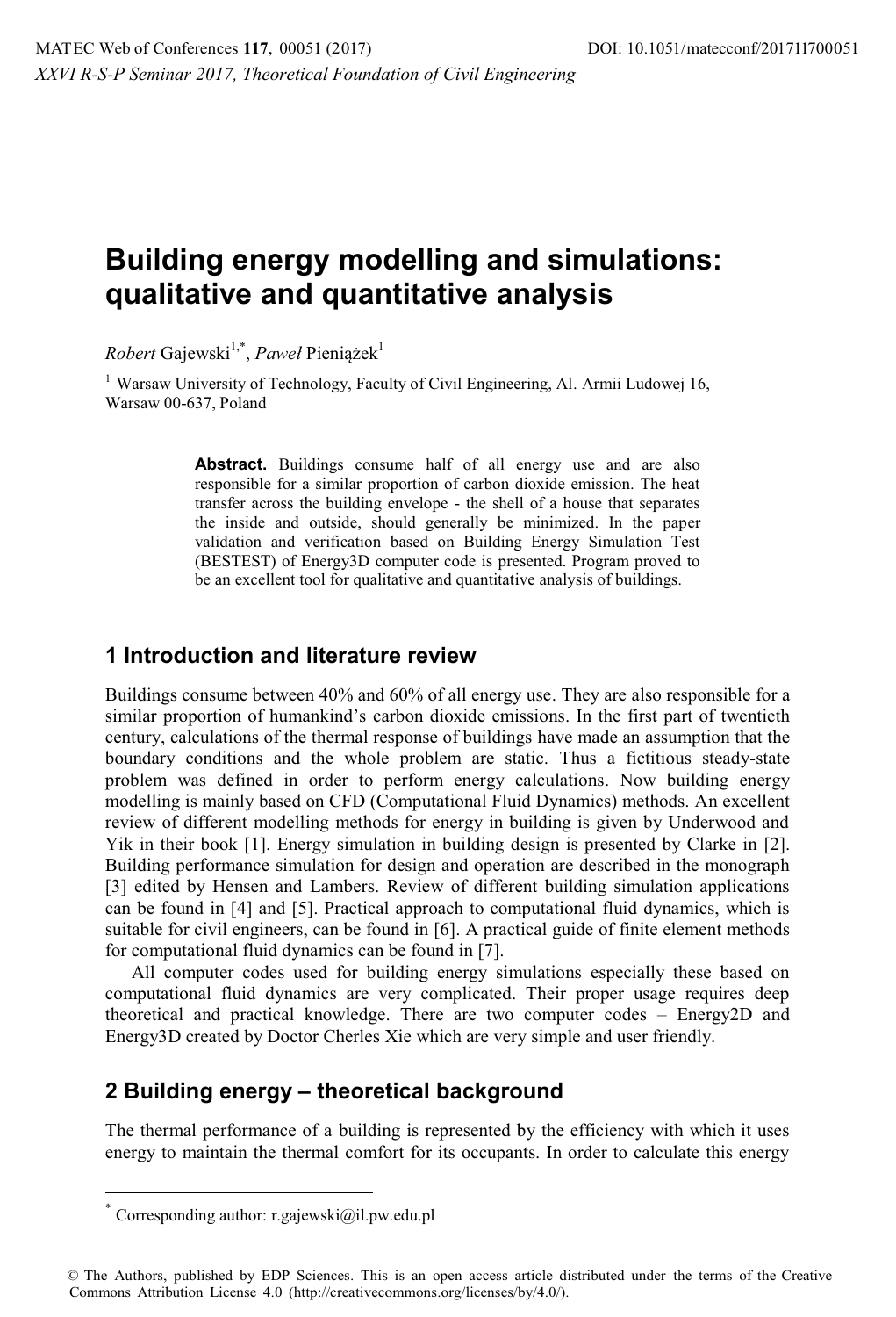all heat transfer methods are taken into account: thermal conduction, convection and radiation. In thermal conduction the rate of heat flow is governed by the following relationship:

$$
\frac{\Delta Q}{\Delta t} = -\lambda A \frac{\Delta T}{\Delta x} \tag{1}
$$

where ∆*Q* is the thermal energy change of the object within time period of ∆*t*, ∆*T* is the temperature difference across a distance  $\Delta x$ ,  $\lambda$  is the thermal conductivity of the material and *A* is the area. This relation is also known as Fourier's law of thermal conduction in which we use the concept of heat flux *Φ*.

$$
\Phi = -\lambda \frac{\Delta T}{\Delta x} \tag{2}
$$

In the process of convection thermal energy passes through a flow of fluid. Convective heat flux is estimated by simple formula

$$
\Phi = h(T - T_{\infty})\tag{3}
$$

where *h* is the convective heat transfer coefficient of a fluid, *T* is the temperature of the surface and  $T<sub>∞</sub>$  is the temperature of the fluid. This equation is known as Newton's law of cooling. In the radiation process the energy radiated by an object per unit time is proportional to the fourth power of the absolute temperature

$$
\Phi = \varepsilon \sigma T^4 \tag{4}
$$

where  $\sigma$  is the Stephan-Bolzman constant,  $\varepsilon$  is the emissivity of the object's material. This formula is known as Stephan-Bolzman law.



**Fig. 1.** Heat transfer across the building envelope.

The heat transfer across the building envelope - the shell of a house that separates the inside and outside, should generally be minimized (see Fig. 1). The measure of insulation is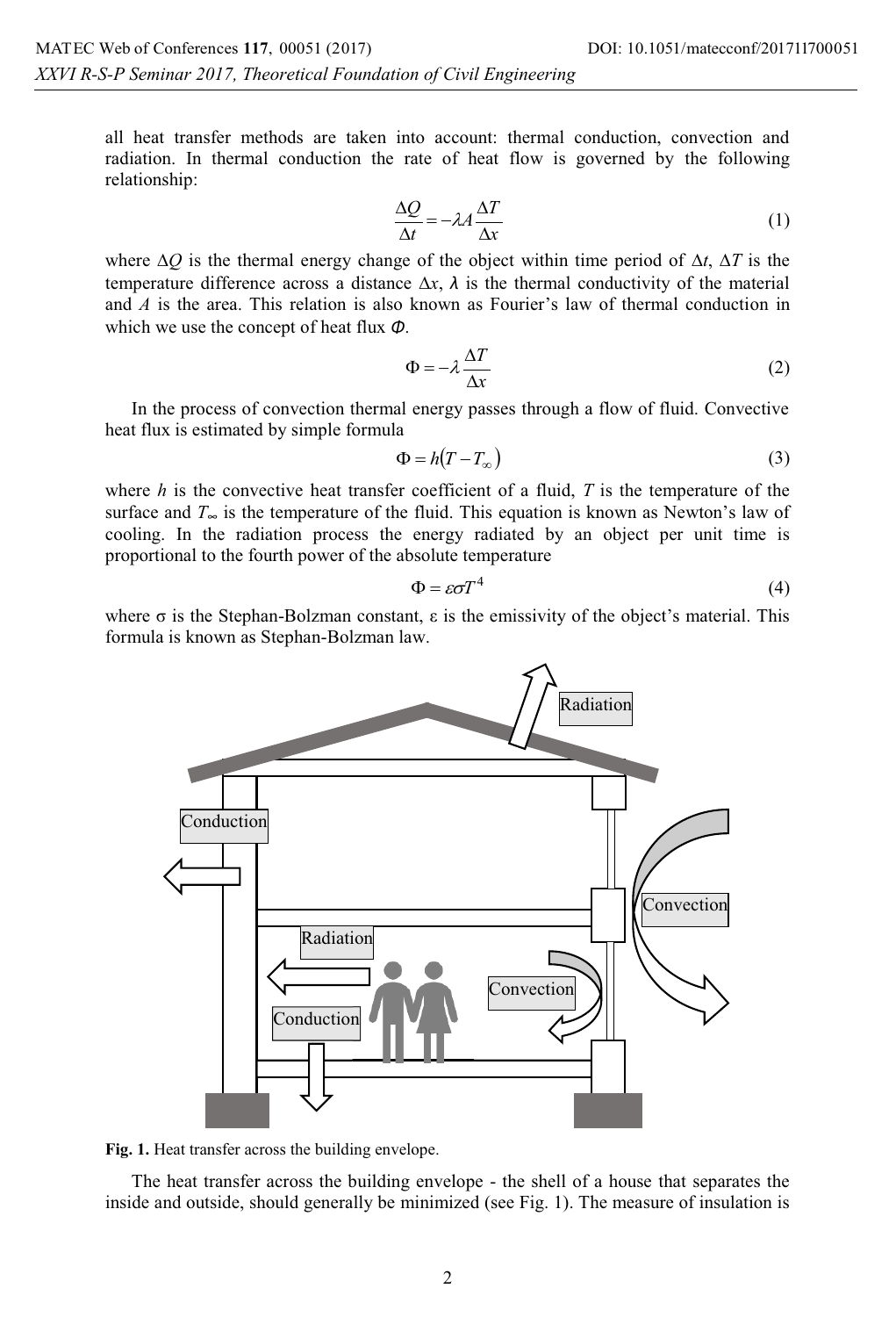named *R*-value. It represents the ability to resist heat transfer through the building envelope under given temperature difference. *U*-factor on the other hand represents material's ability to transfer heat.

$$
\Phi = \frac{T_2 - T_1}{R} = U(T_2 - T_1)
$$
\n(5)

The thermal energy  $p_i$  gained or lost per unit time through a surface area  $A_i$  of a building component *i* at time *t* is:

$$
p_i(t) = A_i U_i \big[ T_{in} - T_{out}(t) \big] \tag{6}
$$

The total heat flow across the building envelope is the sum of heat flow through all of its components:

$$
p(t) = \sum_{i} A_i U_i \left[ T_{in} - T_{out}(t) \right] \tag{7}
$$

The total quantity of heat that flows across the entire building envelope in a year is the sum of heat flow through all of its components over 365 days:

$$
Q = \sum_{d=1}^{365} \sum_{k=1}^{N} \left| \sum_{i} A_{i} U_{i} \left[ T_{in} - T_{out}(t_{d} + k\Delta) \right] \Delta, \quad \Delta = \frac{24 \cdot 60 \cdot 60}{N} \right| \tag{8}
$$

where *N* is the number of time intervals in which a day is divided for this calculation.

#### **3 Verification and validation**

In addition to all errors that can arise while performing numerical simulation there are also uncertainties due to improper modelling of physics or incorrect computational design. Verification and validation procedures are used in order to properly assess solution. Both terms have distinctive definitions. As stated in [6] "verification can be defined as a process for assessing the numerical simulation uncertainty and when conditions permit, estimating the sign and magnitude of the numerical simulation error and the uncertainty in that estimated error. This procedure concerns primarily the input parameters used for geometry, initial conditions, and boundary conditions." On the other hand as stated in [6] "validation can be defined as a process for assessing simulation model uncertainty by using benchmark experimental data and when, conditions permit, estimating the sign and magnitude of the simulation modelling error itself." This procedure simply means validating the calculations by establishing a range of physical conditions obtained from the calculations and by performing comparisons of the results from the CFD code with experiments that span the range of conditions.

Both processes were performed for Energy3D code in order to check the quality of models and results of simulations. From a validation perspective, comparative tests will show that Energy3D gives solutions that are reasonable compared to other energy simulation programs. Comparative testing is also useful for input debugging. Energy simulation programs have so many inputs and outputs that the results are often difficult to interpret. In order to compare results with known from literature Building Energy Simulation Test (BESTEST) was used. It was described in many publications [8], [9], [10], [11] [12] and [13]. Sample BESTEST building is shown in Fig. 2. The tests described in ANSI/ASHRAE Standard 140-2001, Standard Method of Test for the Evaluation of Building Energy Analysis Computer Programs (ANSI/ASHRAE 2001) were performed.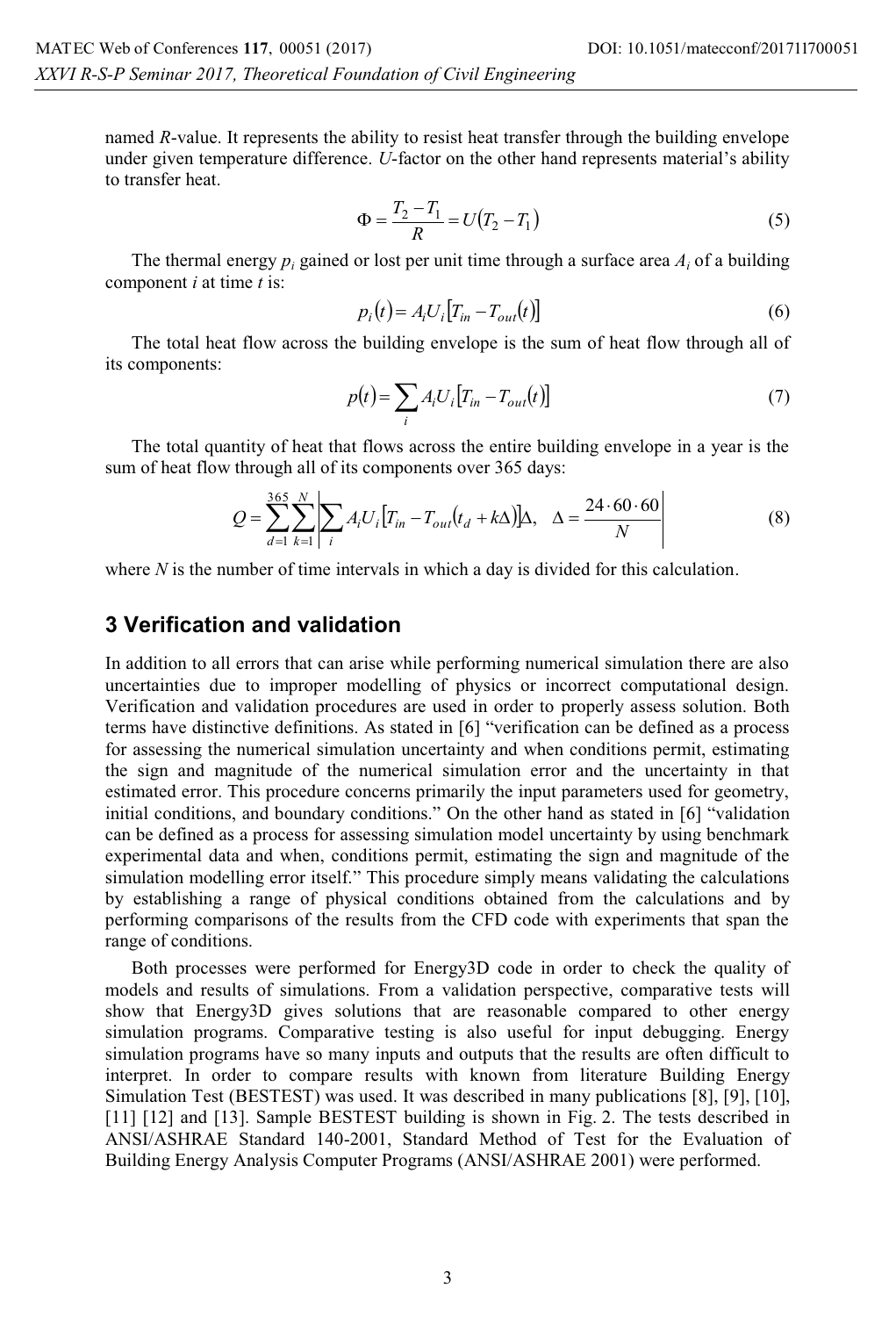

**Fig. 2.** BESTEST case building 600.

The basic test building is a rectangular single zone (8 m wide x 6 m long x 2.7 m high) with no interior partitions and 12  $m<sup>2</sup>$  of windows on the south exposure. The building is of lightweight construction with characteristics as described below in Table 1.

| <b>Element</b>      | k<br>[W/mK] | <b>Thickness</b><br>[m] | U<br>$[W/m^2K]$ | R<br>$[m^2K/W]$ | <b>Density</b><br>[ $kg/m3$ ] | $c_p$<br>[J/kgK] |
|---------------------|-------------|-------------------------|-----------------|-----------------|-------------------------------|------------------|
| Int. Surface Coeff. |             |                         | 8.290           | 0.121           |                               |                  |
| Plasterboard        | 0.160       | 0.012                   | 13.333          | 0.075           | 950                           | 840              |
| Fiberglass Quilt    | 0.040       | 0.066                   | 0.606           | 1.650           | 12                            | 840              |
| Wood Siding         | 0.140       | 0.009                   | 15.556          | 0.064           | 530                           | 900              |
| Ext. Surface Coeff. |             |                         | 29.300          | 0.034           |                               |                  |
| Overall, air-to-air |             |                         | 0.514           | 1.944           |                               |                  |

**Table 1.** Wall Construction (light weight mass).

Charts comparing Energy3D results with other whole building energy simulation programs are in Fig. 3. More results can be found in B.Sc. thesis prepared by Pieniążek [14].

#### **4 Qualitative and quantitative analysis**

Energy3D can be used for both qualitative and quantitative analysis. One can measure and compare such values as:

- Effects of the house size on the energy use;
- Effects of the house shape on the energy use;
- Effects of roof insulation on the energy use of a house;
- Effects of roof colour on the energy use of a house;
- Effects of solar heat gain coefficients of windows on the energy use of a house;
- Effects of orientation on the energy use of a house;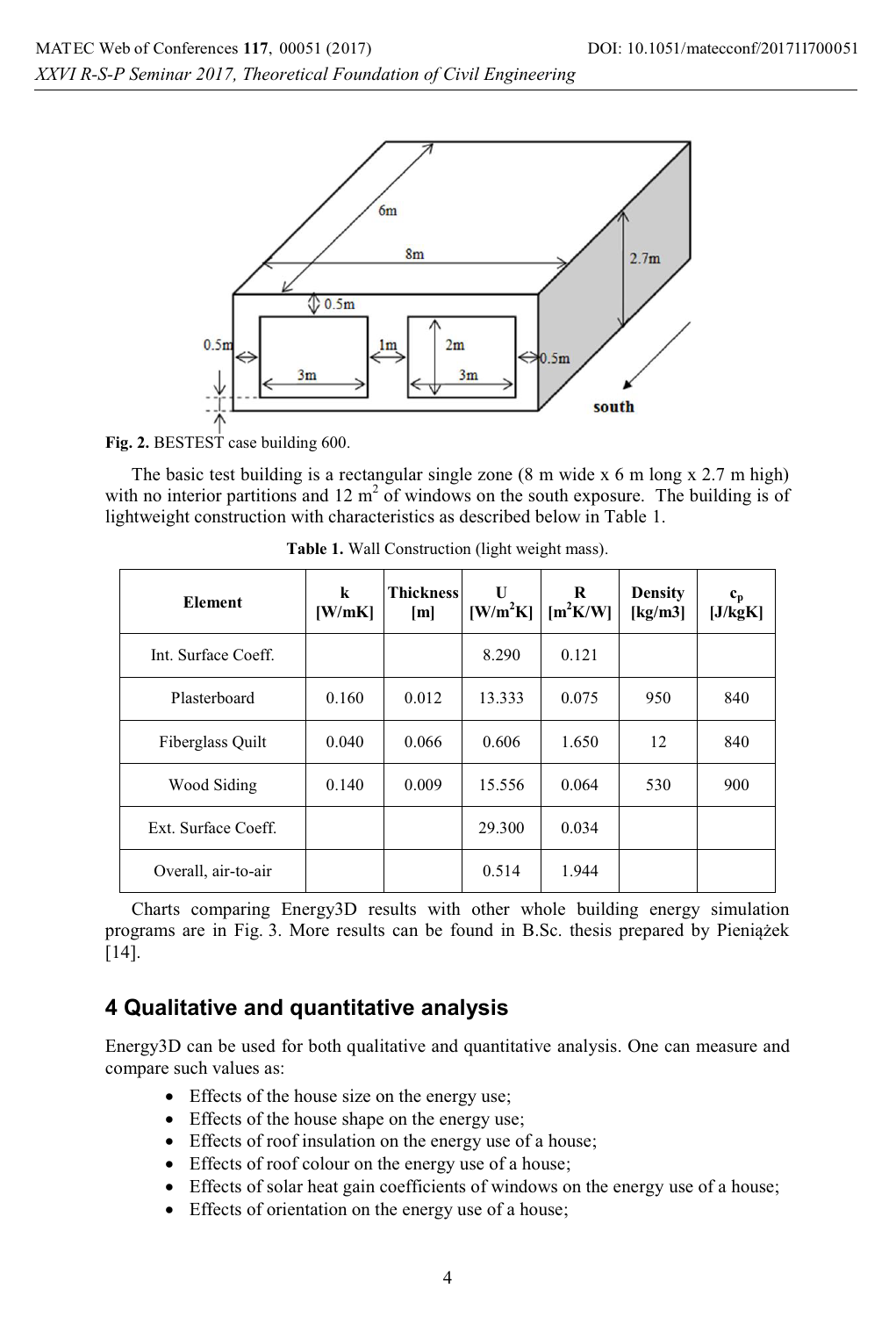- Effects of the thermostat setting on the energy use of a house;
- Energy use of a house at different locations;
- Effects of environment albedo on the energy use of a house;
- Effects of sun-facing windows on the energy use of a house;
- Effects of trees on the air conditioning of a house;



**Fig. 3.** Comparison of Energy3D results with other whole building energy simulation programs.

Results presenting energy use of a house at different locations are in Fig. 4. Differences in climate in Poland are relatively small but annual energy for Białystok (solid line without markers) and Wrocław differ significantly (qualitative analysis).



**Fig. 4.** Annual energy for sample building located in Białystok and Wrocław.